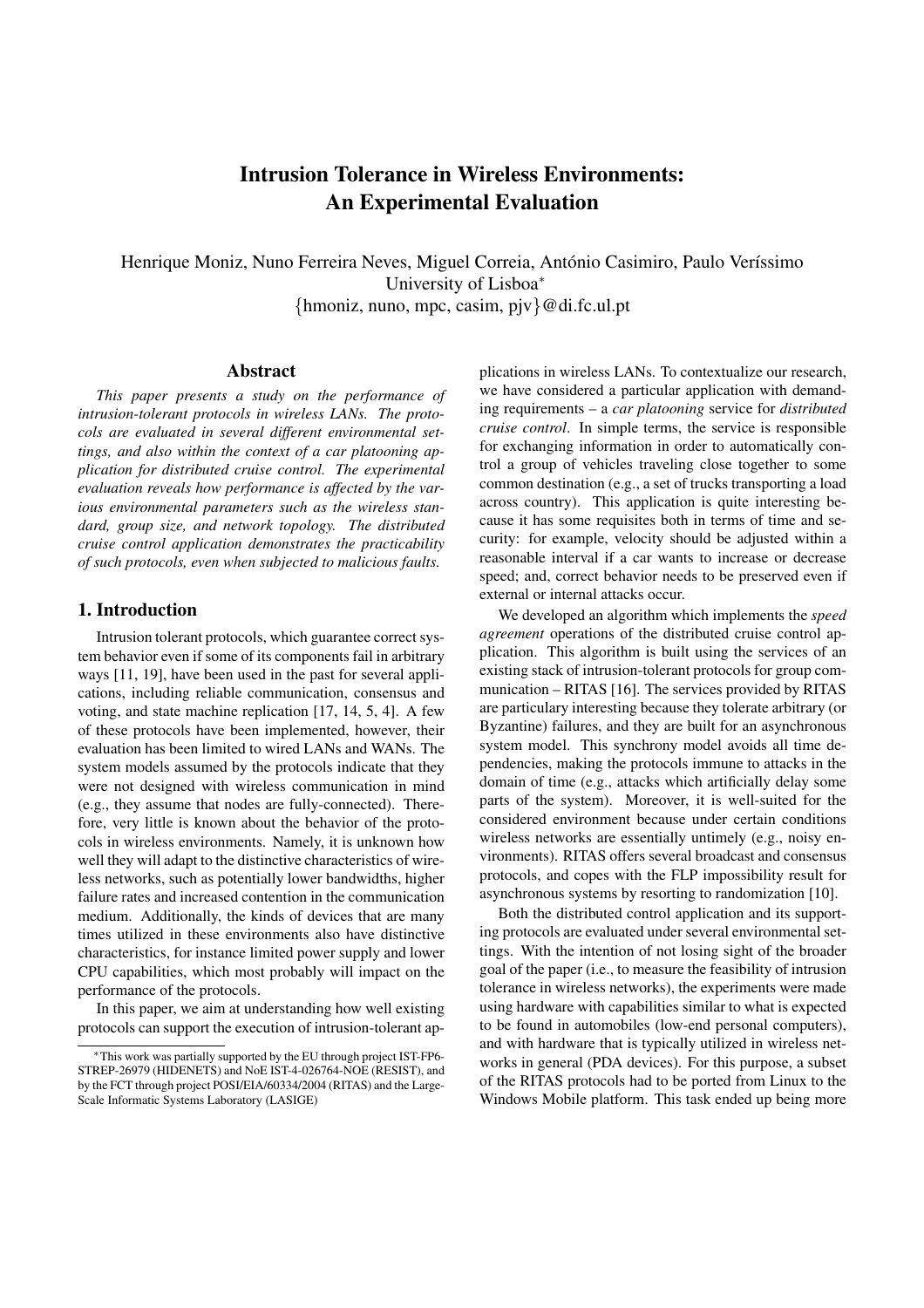difficult than expected due to differences in the thread management of Windows Mobile, and because of the limited support for some of the cryptographic operations.

To the best of our knowledge, there is no other study on intrusion-tolerant agreement protocols in wireless networks. There has been an important track of research on routing protocols for wireless ad-hoc networks that can be considered to be intrusion-tolerant, since they aim to tolerate routing misbehavior of some of the nodes. Two surveys are in [13, 1]. There is also one work on intrusion-tolerant broadcast in that kind of networks [9]. More recently, there has been research on crash fault-tolerant consensus protocols for wireless networks, presenting conditions for solvability, tradeoffs and efficient algorithms [6, 7, 20, 2, 12].

The paper has the following main contributions: it provides a general evaluation of intrusion-tolerant protocols in wireless networks; it proposes an algorithm for the speed agreement operations of a distributed cruise control, presenting the respective implementation and performance evaluation; it presents the first implementation and experimental evaluation of intrusion-tolerant protocols using mobile devices such as PDAs.

### **2. Distributed Cruise Control**

Classical cruise control is a system designed to automatically control the speed of a vehicle. The driver sets a speed, and the system assumes automatic control of the throttle of the vehicle. The same speed is maintained despite changes in road conditions (e.g., inclinations).

Distributed cruise control is an extension of this functionality for platoons. A *platoon* is a tightly spaced vehicle group formation, and is aimed at improved highway efficiency (e.g., lane throughput, fuel consumption, etc.) and passenger comfort as much as possible. In the context of this work, a platoon is defined as a group of vehicles on a highway traveling at close distances from each other and heading to some common destination. This is the case, for instance, of platoons of heavy-duty freight trucks, which travel together from the departure to the arrival point [22].

The main difference between classical cruise control and distributed cruise control is that instead of having each vehicle defining its speed individually, the platoon members communicate in a wireless ad-hoc environment in order too agree on a common speed. Once chosen, this baseline speed is enforced by all vehicles, though not strictly. Vehicles are allowed to deviate from this baseline speed in order to maintain safe distances from each other.

This paper presents an algorithm that solves the *speed agreement* problem. It is designed as a service that can be used by a sophisticated distributed cruise control application to reach agreement on a baseline speed.

The speed agreement algorithm is arranged at the top of a protocol stack as depicted in Figure 1. The protocols be-



**Figure 1. Protocol stack**

low the speed agreement are used as primitives by this algorithm. At the bottom of the stack, there are the *reliable broadcast* and *echo broadcast* protocols. Reliable broadcast ensures that, upon a broadcast, all correct processes either deliver the same message or no message at all [3]. Echo broadcast is a weaker, but more efficient, version of reliable broadcast [18]. In the case where the sender is corrupt, it does not guarantee that all correct processes will deliver the message. It only ensures that the subset of correct processes that deliver, will do it for the same message.

Atop these broadcast primitives is binary consensus. This protocol, being the simplest form of consensus, is where randomization is applied to circumvent the FLP result. With it, processes can agree on a binary value. Two distinct randomized binary consensus protocols were implemented. The first, Bracha's binary consensus, is a local coin protocol that has a high time and communication complexity but avoids the use of expensive cryptography [3]. The second, ABBA binary consensus, is a shared coin protocol that has a low time and communication complexity but uses several asymmetric cryptographic primitives [4]. These protocols were subject to an experimental comparison in (wired) Ethernet LANs in a previous paper [15].

Above binary consensus is *multi-valued consensus*, which allows processes to propose and decide on a value with an arbitrary domain. Depending on the proposals, the decision is either one of the proposed values or a default value  $⊥$ ∉  $V$ .

At the top of the stack is *vector consensus*. This protocol allows processes to agree on a vector with a subset of the proposed values. It ensures that every correct process decides on the same vector V of size n; if a process  $p_i$ is correct, then the vector element  $V[i]$  is either the value proposed by  $p_i$  or the default value  $\perp$ , and at least  $f + 1$ elements of V were proposed by correct processes. The implemented protocol is the one described in [8].

# **3. System model**

This section defines the system model for the distributed cruise control application. It applies to the speed agreement protocol and to all the protocols below in the stack.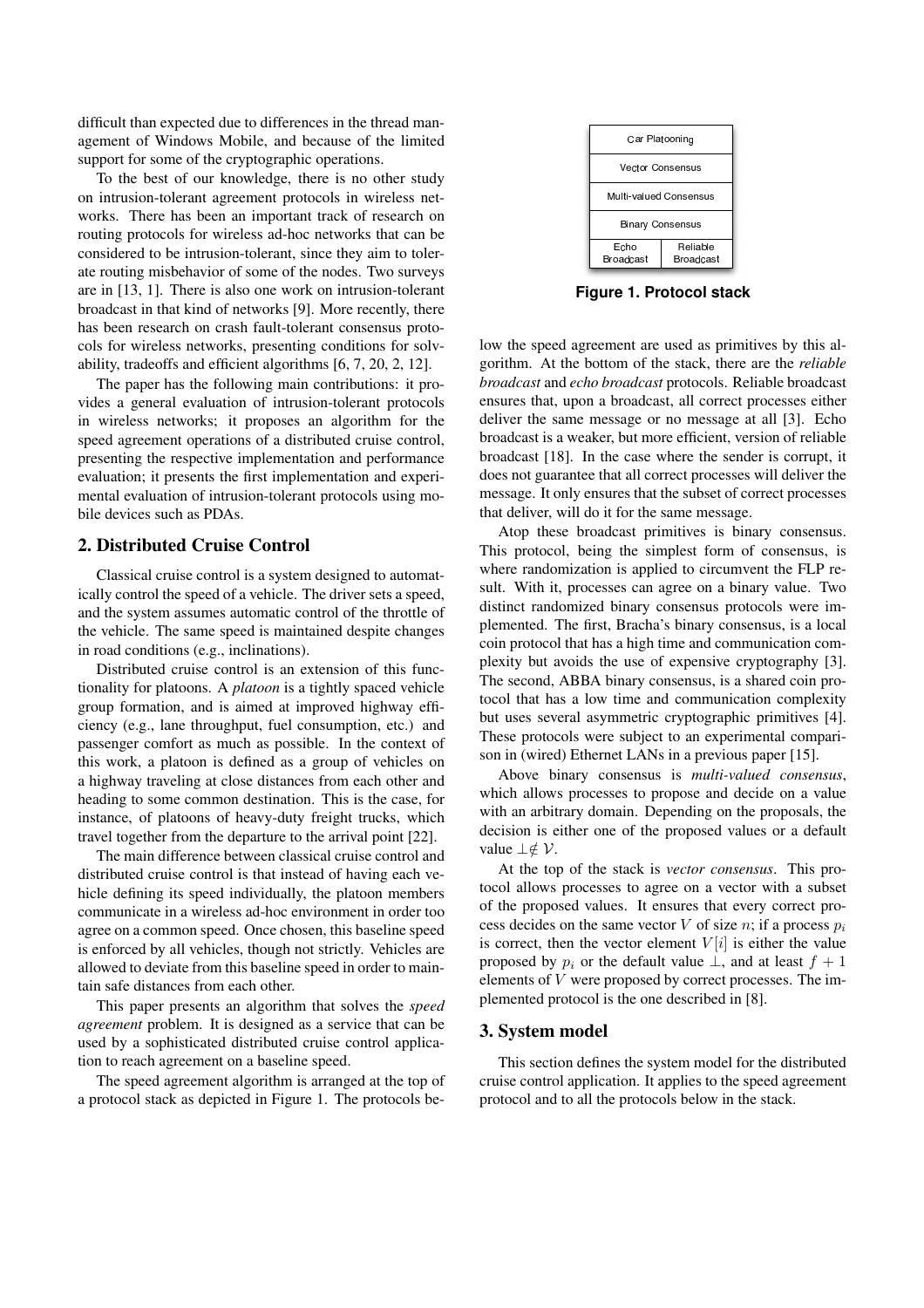A platoon is formed by a group of  $n$  vehicles (also called *processes* or *nodes*)  $P = \{p_1, p_2, ... p_n\}$ , where  $n \geq 4$ , and each pair of vehicles  $(p_i, p_j)$  shares a secret key  $s_{ij}$ . It is assumed that a platoon is formed at some departure point and travels together to some arrival point. Split and merge maneuvers are outside the scope of our problem and are not considered for simplicity.

Only vehicles belonging to the platoon can participate in the execution of the protocols. Nevertheless, some members of the platoon may be either ill-intentioned or corrupted by external entities. A vehicle is said to be *correct* if it follows the protocols until arrival. Otherwise, it is said to be *corrupt*. The only assumption on the behavior of corrupt vehicles/processes is that they follow the principle of no self-harm. This means that a vehicle cannot force its collision with other vehicles or take any action representing danger to its occupants, either by means of explicit car control (e.g., sudden breaking or acceleration) or transmission of incorrect information. They can, however, force collisions between other vehicles, or take any action they like to disrupt the correct operation of the platoon. There is a limit to the number corrupt vehicles that can exist in a platoon. In a platoon with *n* vehicles, at most  $f = \lfloor \frac{n-1}{3} \rfloor$  of them can be corrupt.

Correct processes are assumed to be fully-connected by *authenticated reliable channels* that provide authenticity, reliability and integrity. Authenticity means that the recipient of a message knows who was the sender, reliability means that messages are eventually received, and integrity means that messages are delivered without modifications.

There are no assumptions about time, meaning that there are no bounds to the processing times or communication delays. Hence, the system is completely asynchronous.

### **4. Speed Agreement Algorithm**

This section presents the speed agreement algorithm for intrusion-tolerant distributed cruise control. It allows vehicles inside a platoon to agree on a common baseline speed even if some of them attempt to thwart the correct platoon operation. The chosen baseline speed can be obtained using two different approaches, which are not necessarily mutually exclusive: a leader-based strategy, and a decentralized strategy.

**Leader-based strategy.** One of the platoon members, which is not necessarily the car at the head of the platoon, is defined a priori to be the leader, and disseminates the target speed to the rest of the platoon.

For this strategy, the challenge in terms of safety is to ensure that the leader reliably disseminates the speed value. The leader itself can be malicious, this means that mechanisms must be in place that keep the leader from disseminating contradictory speed values to different members of the platoon. It also must be ensured that all members of the platoon eventually receive the target speed value and are not left in the dark since this could seriously affect convergence to a stable situation.

Therefore, one wants to guarantee that the information disseminated by the leader is delivered by all vehicles, it is not contradictory, and it is actually originated by the leader. A *reliable broadcast* protocol solves this problem since it ensures that every process receives the broadcasted value.

**Decentralized strategy.** Every member proposes a target speed, and an agreement protocol is executed to decide, based on or among the proposed values, a value to be used by all platoon members.

This second approach is potentially more immune to the scenario where some vehicle cannot guarantee the chosen speed. Since the decision is based upon the proposals from all members, it can, for instance, be the slowest car (under certain limits) to determine the target speed. It has to be ensured that the vehicles actually decide on the same speed, even if some of them try to disrupt this procedure by, for instance, disseminating contradictory proposals.

There are two protocols that in essence solve this problem: multi-valued consensus and vector consensus. *Multivalued consensus* allows processes to decide on a value among the proposed ones. *Vector consensus* allows processes to agree on a vector composed by a subset of the proposed values. The latter is preferable since it provides more flexibility to the platooning application. It is preferable for the application to have access to a common vector composed by the proposals from the vehicles where it can apply some deterministic function to obtain to target speed (e.g., the lowest value, or the most common value), instead of being tied down to the single value returned by a multivalued consensus protocol. For this reason, vector consensus is used by this strategy.

**The algorithm.** The speed agreement algorithm will apply both strategies complementarily. There will be a predefined leader – the car at the head of the platoon – that will set the target speed. In case some vehicle is unable to apply the stipulated speed, it can demand a decentralized agreement by having the vehicles execute a vector consensus. It is assumed that if, after a decentralized decision, a vehicle is unable to enforce the target speed, some kind of mechanism (e.g., manual intervention) ejects the car from the platoon. This procedure is, however, outside the scope of our application.

The speed agreement algorithm works by having the leader to reliably broadcast the new target speed. Then, all vehicles that can, assume the new target speed. If any vehicle cannot do this, it reliably broadcasts a message stating so. Upon receiving this message, all vehicles initiate a vector consensus. The new target speed is obtained by applying a deterministic function on the decision vector. All vehicles assume this new target speed, no exceptions.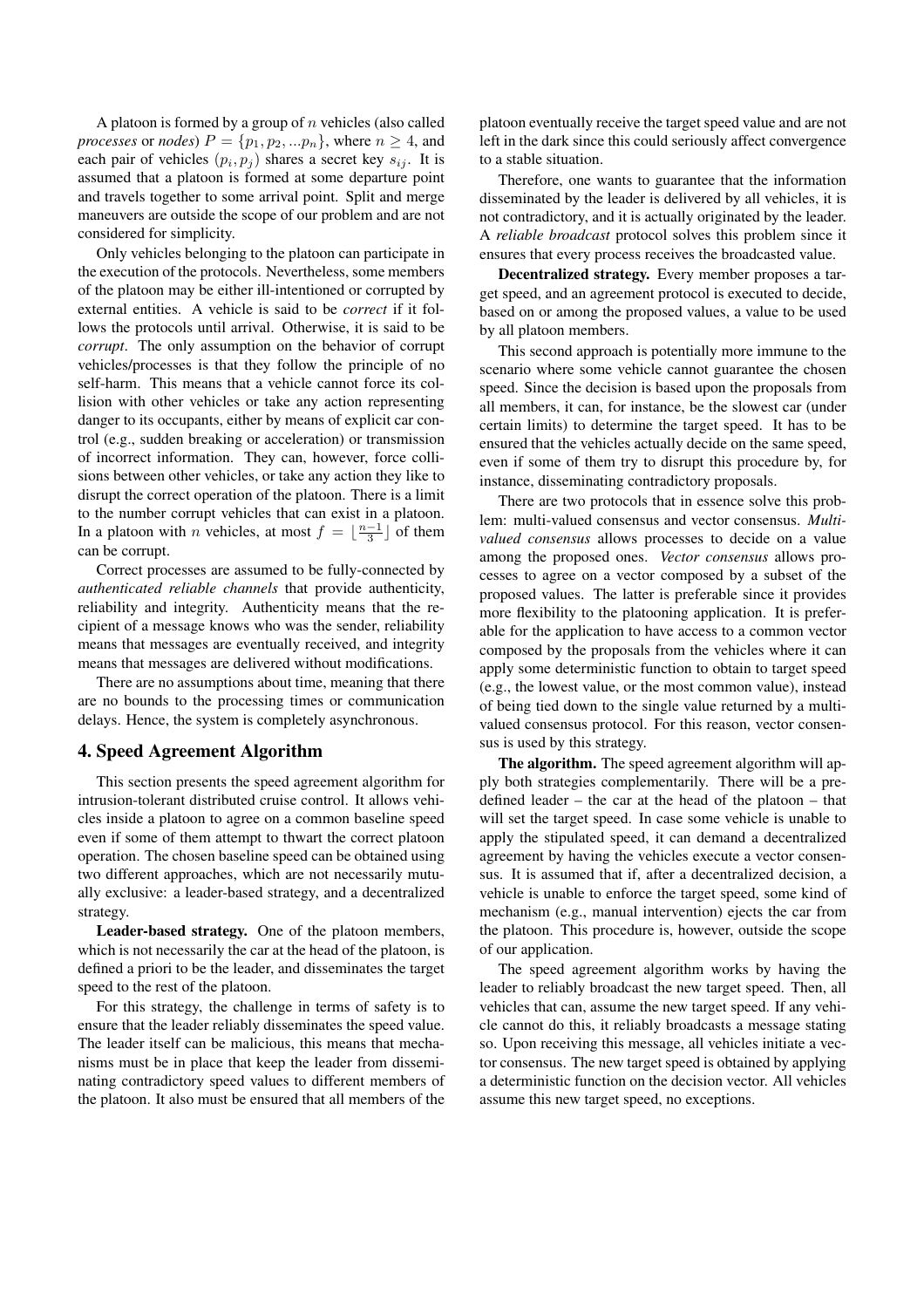# **5. Experimental Evaluation**

This section evaluates the performance of the protocol stack of Figure 2 in 802.11 wireless LANs. First, the supporting protocols – reliable and echo broadcast through vector consensus – are evaluated independently via a set of micro-benchmarks. The experiments gauge the protocols in a number of environmental settings that are modeled as system parameters. This gives an insight into the impact of the various wireless environments on the performance of the protocols. Second, the speed agreement algorithm is evaluated under various types of faults that are injected into the stack to assess the resilience of the application in hostile environments.

**Testbeds.** The experiments were carried out on two different testbeds, *tb-emulab* and *tb-pda*.

The first, *tb-emulab*, was formed by 11 nodes from the Emulab network testbed [21]. Each node was a Pentium III PC with 600 MHz of clock speed and 256 MB of RAM, and contained a 802.11 a/b/g D-Link DWL-AG530 WLAN interface card, which was able to operate as an access point (AP). The operating system running on these nodes was Redhat Linux 9 with kernel version 2.3.34. The nodes were located on the same physical cluster and were, at most, a few meters distant from each other.

The second testbed, *tb-pda*, was formed by 7 HP hw6915 PDAs. These PDAs were equipped with an Intel PXA270 416 MHz processor, 64 MB of SDRAM, and integrated 802.11b WLAN. The operating system was Windows Mobile 5. The experiments were taken with the PDAs placed on the same table a few centimeters apart from each other. The access point used in this testbed was an Asus WL-320gE 802.11 b/g.

**Implementation.** The broadcast and consensus protocols were taken from the RITAS suite, which provides an implementation for Linux. These protocols were then ported to the Windows Mobile platform. The car platooning application was then developed for both platforms on top of the existing protocols. The reliable channels were implemented by the use of TCP for reliability, and the IPSec Authentication Header protocol for integrity.

**Experimental Methodology.** The performance metric utilized in the experiments was the *latency*. This metric is always relative to a particular process  $p_i$ . In the case of the consensus protocols, it is denoted as the interval of time between the moment  $p_i$  proposes a value to a consensus execution, and the moment  $p_i$  decides the consensus value. In the case of the broadcast protocols (and the speed agreement algorithm), it is the interval of time between the moment the sender (or leader) process, say  $p_i$ , initiates the execution of the protocol, and the moment  $p_i$  delivers the broadcasted value (or accepts a speed value).

The environmental system parameters are configurable parameters of the system that define specific execution environments. These are the *group size*, the *wireless standard and network bandwidth*, and the *network topology*. The *group size* defines the number of processes  $n$  in the system, and in our case it can take three values: 4, 7, and 10. The *wireless standard and network bandwidth* defines the amendment to the 802.11 WLAN standard used, and intrinsically defines the amount of bandwidth available in the network. Three WLAN standard are used: 802.11a, 802.11b, and 802.11g. The 802.11a and 802.11g standards provide 54 Mb/s bandwidth, and 802.11b provides 11 Mb/s. The *network topology* defines the way the network nodes communicate with each other. There are two types of network topology: ad-hoc and infrastructure. In the ad-hoc network topology the nodes communicate directly with each other with no access points. In the infrastructure network topology, all nodes communicate through an access point (AP). This kind of topology can also make sense in the context of car platooning since the vehicles may also communicate through a roadside infrastructural network.

The experiments were carried out the following way. A signaling machine, which does not participate in the execution of the protocols, is selected to conduct the experiment. It repeats the following procedure  $m$  times: it broadcasts a 1-byte UDP message to the  $n$  processes involved in the experiment. When a process receives one of these messages, it executes whatever protocol is relevant for the current experiment (the information about which protocol to execute is carried within the 1-byte UDP message). Processes record the latency value as described above, and send a 1-byte UDP message to the signaling machine indicating the termination of the execution of the protocol. The signaling machine, upon receiving  $n$  such messages, waits five seconds, and recommences the procedure. The *average latency* is obtained by taking the mean value of the sample of measured values.

#### 5.1. Micro-benchmarks

The micro-benchmarks are a set of experiments that aim to access the impact of the several environmental settings on the performance of the protocols. This section presents four micro-benchmarks that evaluate specific settings. The first analyzes the impact of the wireless standard with different group sizes. The second, the effects of the computational capability of the processes. The third, the impact of the network topology. Finally, the fourth focuses on the binary consensus protocols. These protocols are interesting to look in more detail since they are the only ones that employ randomization, and do so using different strategies. In all the experiments, the message payload size of the broadcast and consensus protocols was set to 100 bytes. The only exception is binary consensus where 1-byte payloads are used (since the protocol only deals with binary values it does not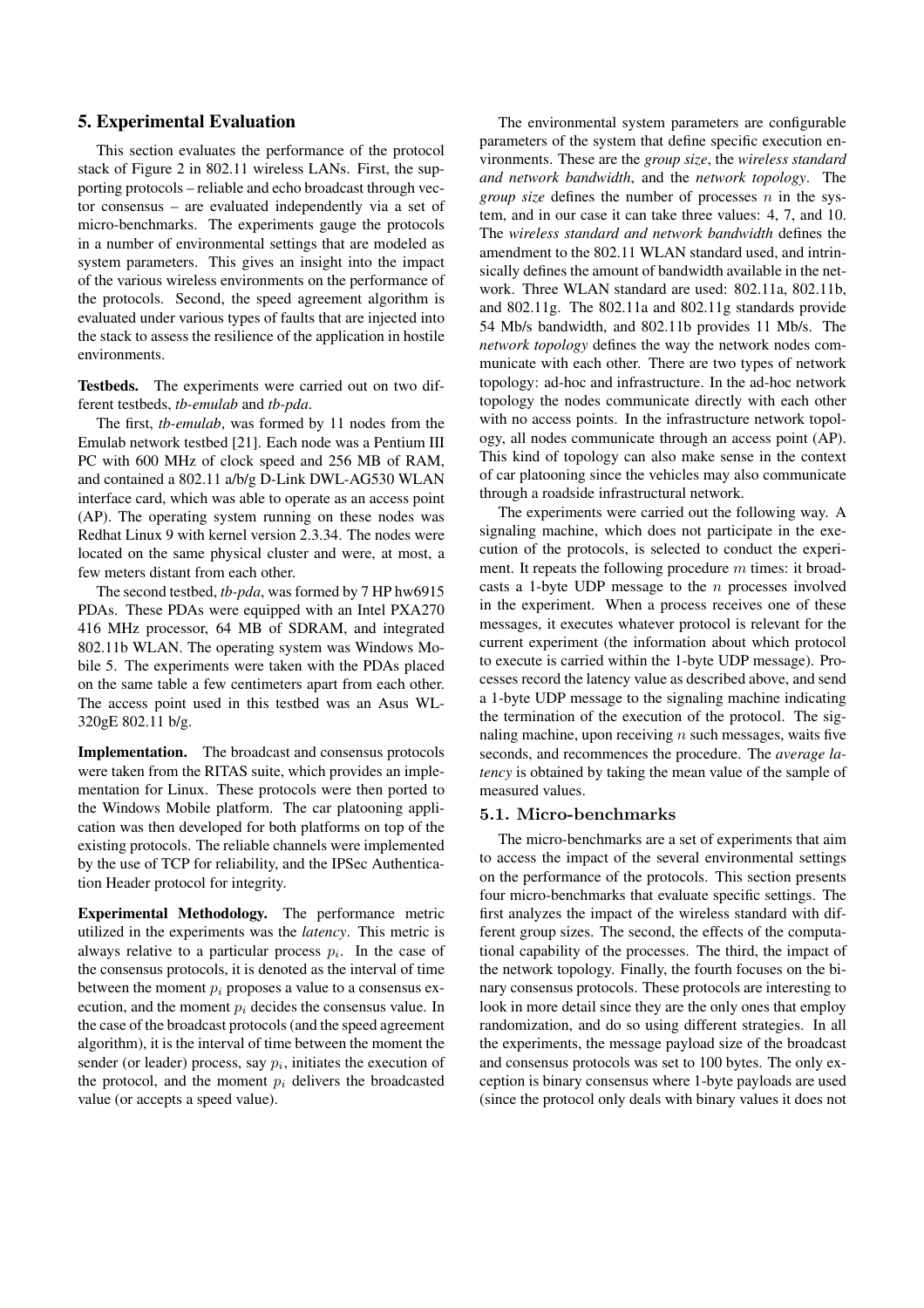|          |             | Latency (ms)     |           |            |           |
|----------|-------------|------------------|-----------|------------|-----------|
| Wireless | Group       | Reliable         | Binary    | Multi-val. | Vector    |
| Standard | <b>Size</b> | <b>Broadcast</b> | Consensus | Consensus  | Consensus |
| 802.11b  | $n=4$       | 20.2             | 42.6      | 178.4      | 259.9     |
|          | $n=7$       | 72.4             | 292.7     | 1581.7     | 2078.3    |
|          | $n=10$      | 219.2            | 832.8     | 4678.9     | 6234.1    |
| 802.11g  | $n=4$       | 8.3              | 18.2      | 79.9       | 109.3     |
|          | $n=7$       | 24.7             | 92.6      | 564.6      | 879.9     |
|          | $n=10$      | 62.5             | 326.3     | 1608.1     | 2504.6    |
| 802.11a  | $n=4$       | 7.7              | 171       | 731        | 94.8      |
|          | $n=7$       | 23.4             | 73.3      | 438.8      | 720.4     |
|          | $n = 10$    | 50.6             | 310.8     | 1340.5     | 1828.5    |

### **Table 1. Latency measurements for different wireless standards and group sizes in testbed** *tb-emulab* **in infrastructure mode.**

make sense to have larger payloads). Except where is presented an explicit comparison between the two binary consensus protocols, the evaluated protocol is always Bracha's binary consensus [3].

**Wireless Standard and Group Size.** This microbenchmark evaluates the performance impact of both the wireless standard and the group size. The used testbed was *tb-emulab*. The network topology was set to infrastructure with one of the nodes acting exclusively as an access point. All possible wireless standard and group size settings were tested. The tested protocols were reliable broadcast, Bracha's binary consensus, multi-valued consensus, and vector consensus.

Table 1 shows the obtained measurements. The relative cost of the protocols can be easily observed. It is completely congruent with their interdependencies within the stack. The greatest gap is from the binary consensus to the multi-valued consensus and is justified by the large messages the multi-valued consensus has to reliably broadcast to justify the proposed values [8]. The gaps from the reliable broadcast to the binary consensus, and from the multivalued consensus to the vector consensus are smaller and directly related with the overhead incurred from the respective upper-layer protocols.

The performance impact of the wireless standard is mainly a consequence of the available bandwidth. The experiments with 802.11b (11 Mb/s) were significantly slower than the ones with 802.11g and 802.11a (54Mb/s). A reliable broadcast with four processes takes 8.3 ms on a 802.11g network, while on a 802.11b network this more than doubled to 20.2 ms. This pattern is roughly observed for all the experiments, while the difference becomes slightly more accentuated with larger group sizes.

Another interesting result is that the values obtained in the 802.11a experiments were consistently lower than the ones obtained in 802.11g, despite both standards being capable of achieving the same bandwidth. This difference is modest for the cheaper protocols and smaller group sizes. For instance, a reliable broadcast with four processes costs

|                 |         | Latency (ms)     |               |              |           |
|-----------------|---------|------------------|---------------|--------------|-----------|
| Group           |         | Reliable         | <b>Binary</b> | Multi-valued | Vector    |
| Size<br>Testbed |         | <b>Broadcast</b> | Consensus     | Consensus    | Consensus |
| $n=4$           | tb-emu. | 12               | 35            | 160          | 210       |
|                 | tb-pda  | 26               | 211           | 320          | 374       |
| $n=7$           | tb-emu. | 36               | 154           | 972          | 1474      |
|                 | tb-pda  | 52               | 1626          | 2555         | 3221      |

# **Table 2. Average latency in 802.11b ad-hoc network for both testbeds.**

8.3 ms in 802.11g, and 7.7 ms in 802.11a, an almost negligible difference. However, as the protocols become more expensive and the group size increases (i.e., the network becomes more stressed), this difference becomes substantial. For vector consensus with ten processes, the cost is 2504.6 ms in 802.11g, and 1828.5 ms in 802.11a, which is a considerable difference.

**Computational Capability.** The second set of experiments measure how the computational capability of the individual nodes affects the performance of the protocols. Both testbeds were configured with the same system parameters: the wireless standard was set to 802.11b, the group size to 4 and 7 processes, and the network topology to adhoc mode. The computational capability in this contexts refers not just to the processing power of the CPU, but the whole local environment where the protocols are executed (e.g., hardware, drivers, operating system).

The obtained measurements are presented in Table 2. From the results it is clear that the computational characteristics of the individual nodes greatly affect the performance of the protocols. There is always a significant gap between the two testbeds for all the experiments. The average latency roughly doubles from *tb-emulab* to *tb-pda*, except for binary consensus where the difference is much greater.

In both testbeds it is observed that, at some point, a larger gap exists from one protocol to another. In *tb-pda* this happens from reliable broadcast to binary consensus, and in *tbemulab* from binary consensus to multi-valued consensus. Being the system parameters equal for both testbeds, one must assume that it is the limited computational capability of the nodes in *tb-pda* that is responsible for the gap observed from reliable broadcast to binary consensus.

For testbed *tb-emulab*, the gap from binary consensus to multi-valued consensus is congruent with the messages the latter protocol has to exchange. It is interesting to note that the average latency measured in *tb-pda* gets progressively closer to that measured in *pda-emulab* as the cost of the protocols increases. What happens is that another degradation factor comes into play: the network bandwidth. So, as the communication cost of the protocols increases, the performance bottleneck shifts from the computational capability of the nodes to the network bandwidth. This is why the gap between the two testbeds tends to decrease as more stress is put on the network.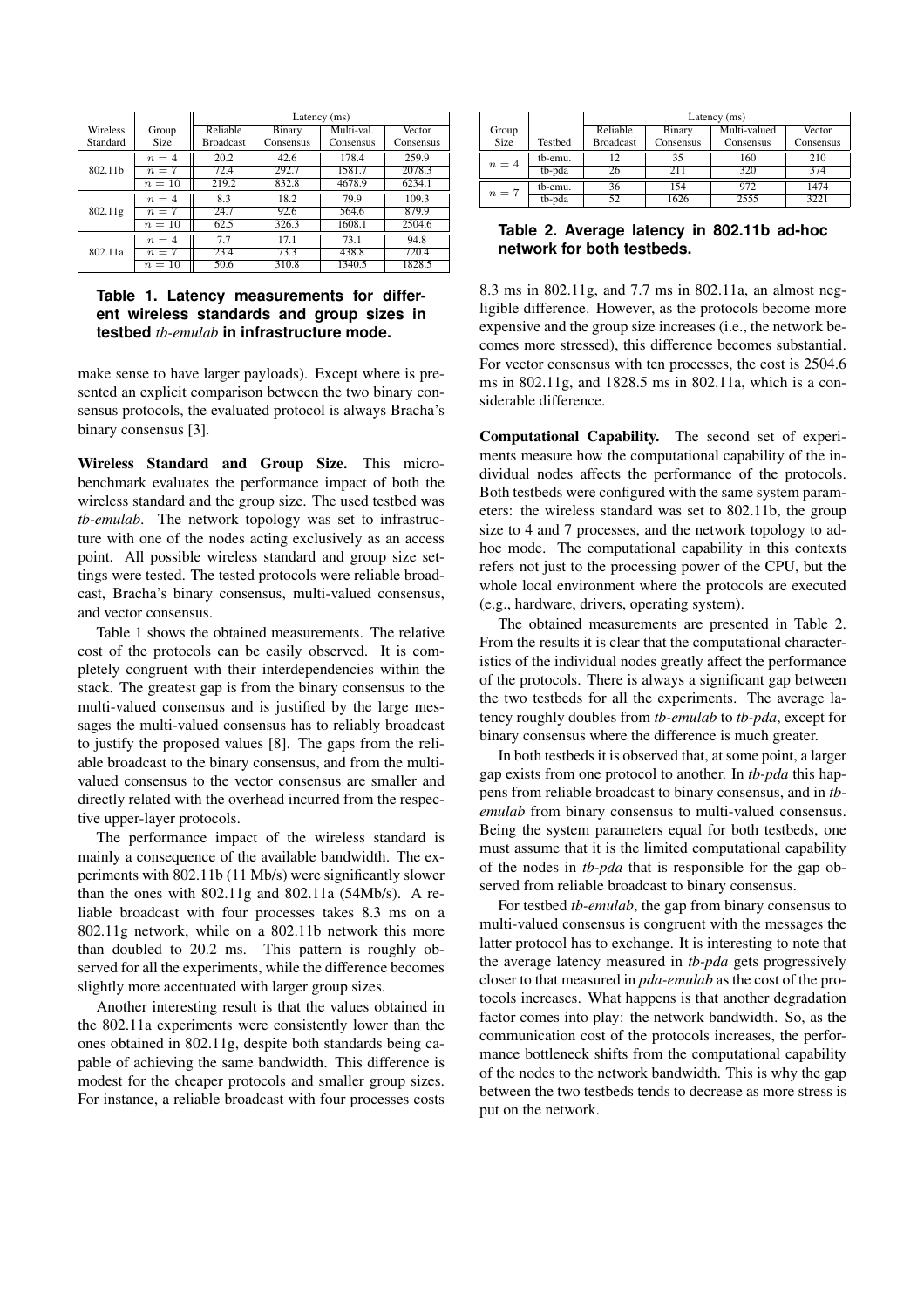|       |         | Latency (ms)     |           |              |           |
|-------|---------|------------------|-----------|--------------|-----------|
| Group |         | Reliable         | Binary    | Multi-valued | Vector    |
| Size  | Testbed | <b>Broadcast</b> | Consensus | Consensus    | Consensus |
| $n=4$ | ad-hoc  |                  | 211       | 320          | 374       |
|       | infra.  | 43               | 631       | 952          | 1190      |
| $n=7$ | ad-hoc  | 52               | 1616      | 2555         | 3221      |
|       | infra.  | 138              | 7620      | 10062        | 12929     |

**Table 3. Average latency for** *tb-pda* **with 4 and 7 processes.**

**Network Topology.** This section looks at how the network topology of wireless networks impacts the performance of the protocols. For this experiment, measurements were taken in testbed *tb-pda* with 802.11b networks for both ad-hoc and infrastructure. The group size was set to 4 and 7 processes.

The measurements are presented in Table 3. The observation is that the operation in infrastructure mode does have a significant impact on performance. It introduces an additional delay into the communication between the processes since all data must be relayed through the AP.

The performance penalty in infrastructure mode remains essentially the same across all protocols despite their relative cost. Around 3 times with four processes, and 4 times with seven processes. For instance, in testbed *tb-pda*, a multi-valued consensus with four processes took 320 ms on average in ad-hoc mode, and 952 ms in infrastructure mode. With seven processes, it took 2555 ms in ad-hoc mode, and 10062 ms in infrastructure mode. So, a larger group also emphasizes a bit the degradation brought up by the presence of the AP.

These results demonstrate the high sensitivity these protocols have to the network latency, even more than the bandwidth, because of the large number of communication steps involved.

**Binary Consensus Comparison.** This section performs a more in-depth analysis of a key protocol in the stack: binary consensus. It compares the two different implementations of the protocol and presents some considerations about the performability of the two strategies employed by the protocols – one depends on the heavy use of public-key cryptography, and the other on abundant message exchanges. Testbed *tb-emulab* was used, and the following system parameters were tested: the group size for 4, 7, and 10 processes; the wireless standard for 802.11b, and 802.11g; and the network topology for ad-hoc, and infrastructure.

Given the features of the protocols it was expected for the Bracha protocol to outperform the ABBA protocol given more favorable network conditions, and to exist a certain point, as network conditions degrade, where the ABBA strategy would pay off to the point of being faster than the Bracha protocol. Table 4 presents the measurements observed for the various environmental settings tested.

The results confirm the expectations. The table shows

|        |               | Latency (ms) |         |        |                     |
|--------|---------------|--------------|---------|--------|---------------------|
| Group  | Algorithm     |              | 802.11g |        | 802.11 <sub>b</sub> |
| Size   |               | ad-hoc       | infra.  | ad-hoc | infra.              |
|        | Bracha        | 11           | 18      | 35     | 43                  |
| $n=4$  | <b>ABBA</b>   | 147          | 148     | 146    | 160                 |
| $n=7$  | <b>Bracha</b> | 43           | 94      | 154    | 293                 |
|        | <b>ABBA</b>   | 210          | 211     | 211    | 270                 |
| $n=10$ | Bracha        | 95           | 326     | 415    | 833                 |
|        | <b>ABBA</b>   | 290          | 311     | 301    | 717                 |

**Table 4. Average latency for binary consensus protocols in** *tb-emulab***.**

the measurements for the best network configuration (802.11g and ad-hoc), where the Bracha protocol is clearly faster than ABBA, even for a group size of ten processes – 95 ms against 290 ms, respectively. In remaining scenarios where the network conditions are not so good – either there is an AP or the standard is 802.11b, or both – there is a point from which ABBA outperforms Bracha. For the 802.11b/adhoc and 802.11g/infrastructure scenarios, this happens when the group size is ten, and for the 802.11b/infrastructure, which is the worst network configuration, this happens at  $n = 7$ . The conclusion is that Bracha is much faster with few processes and "good" network conditions, but it quickly degrades with the network capacity up to a point where the ABBA protocol, being more resilient to the network limitations, becomes faster.

### 5.2. Speed Agreement Algorithm

This section evaluates the speed agreement algorithm from Section 4. The application is evaluated in both testbeds and several scenarios are considered where the application is subject to various types of faults and different behaviors from the vehicles.

For testbed *tb-emulab*, two configurations are used, both with four nodes: one with a 802.11g ad-hoc network, and another with a 802.11g ad-hoc network. For *tb-pda*, the same number of nodes is used, but only on a 802.11b adhoc network. On both testbeds, the chosen binary consensus protocol is the Bracha's protocol. The application is evaluated under three types of faultloads, and two distinct vehicle behaviors.

The three faultloads are normal, silent, and Byzantine. In the *normal* faultload, the vehicles follow the protocol correctly until termination. In the silent faultload, one of the vehicles does not communicate with the others. Finally, in the Byzantine faultload,  $f$  of the vehicles try their best to disrupt the execution of the platooning application. This is done at the binary consensus and multi-valued consensus protocols. At the binary consensus, they always propose zero, trying to force the processes to decide on this value. This has the effect of the multi-valued consensus to return a default value ⊥, which in turn forces the vector consensus to execute another round. At the multi-valued consensus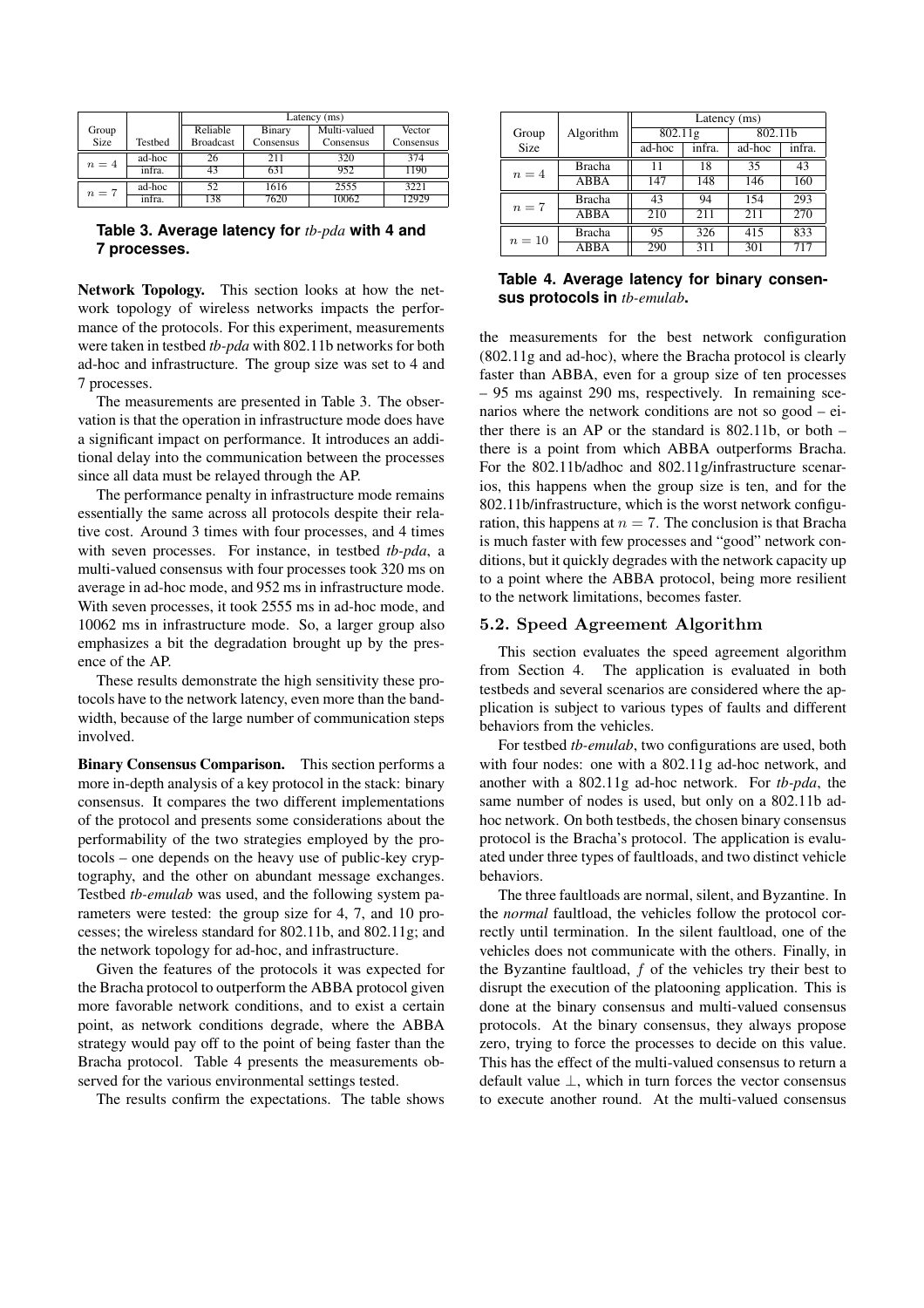layer, they always propose the default value, trying to force the processes to decide on the default value. The goal is also to force the vector consensus into another round.

The vehicle behavior is related to the way vehicles react to the speed agreement algorithm, and it can be either *cooperative* or *contentious*. In the cooperative behavior, all the vehicles accept the proposal of the leader. In the contentious behavior, one of the vehicles disagrees with the value proposed by the leader and forces a decentralized agreement.

Table 5 presents the results for all the possible combinations between faultload and vehicle behavior. The first observation is that the contentious behavior imposes a significant performance penalty. For instance, in testbed *tb-pda* (802.11b), an execution with cooperative behavior takes an average of 41.30 ms, and 715.45 ms with contentious behavior. This result is explained because the contentious behavior forces extra reliable broadcast and vector consensus executions. Even with this performance penalty, it is very interesting to note that the protocol can be executed quite fast in typical 802.11g network with moderately aged hardware. The executions with cooperative behavior in *tbemulab* took around 3-4 ms in average, and around 60 ms with contentious behavior. These are promising results, specially considering that none of the protocols were optimized for wireless networks.

The observations about the wireless standard and the testbed impact are just confirmations of the results obtained in the previous sections. The testbed *tb-emulab* is faster than *tb-pda* under the same environmental conditions (802.11b and ad-hoc), and the 802.11g results are much better than the 802.11b.

The measurements about the faultload yield some interesting results. The *silent* faultload made the executions faster than the *normal* faultload. When one of the vehicles ceases communication, it alleviates the transmission medium, leaving more bandwidth available, and making the executions faster. Another interesting result is that the Byzantine failures did not have a noticeable impact on the performance of the algorithm. The resilience of the protocols extended to their performance, and confirms that the randomization techniques employed are not affected by Byzantine faults in terms of liveness, unlike most other approaches.

**Feasibility of the Speed Agreement Algorithm.** Despite the fact that many parameters would have to be taken into account to build a more complete control-based solution for a platooning application, we can reason about the possible impact of the communication delays affecting the behavior of the platoon. In particular, it is important to understand if the typical magnitude of protocol execution delays are adequate for this application.

To do that, let us consider a simple case, in which the platoon is stable and, at some point, the leader vehicle slows

|                      |                  | Latency (ms)                      |        |  |  |
|----------------------|------------------|-----------------------------------|--------|--|--|
| Testbed/Standard     | Faultload        | Vehicle behavior                  |        |  |  |
|                      |                  | Cooperative (ms) Contentious (ms) |        |  |  |
|                      | normal           | 41.30                             | 715.45 |  |  |
| tb-pda/802.11b       | silent           | 29.24                             | 501.11 |  |  |
|                      | <b>Byzantine</b> | 42.07                             | 714.98 |  |  |
|                      | normal           | 4.21                              | 64.31  |  |  |
| $tb$ -emulab/802.11g | silent           | 3.81                              | 57.09  |  |  |
|                      | <b>Byzantine</b> | 4.64                              | 64.47  |  |  |
|                      | normal           | 32.71                             | 579.54 |  |  |
| th-emulah/802.11b    | silent           | 24.80                             | 407.72 |  |  |
|                      | <b>Byzantine</b> | 31.99                             | 581.21 |  |  |

### **Table 5. Average latency for the speed agreement protocol (ad-hoc mode).**

down, reducing its speed by 40 Km/h (we can assume this is done instantaneously). At this point, a new agreement would be started to propagate the new speed to all other vehicles. Clearly, there is a time bound after which the agreement result is useless, because the follower car would have approached too much and some safety mechanism would have been triggered to prevent a possible collision. Therefore, to ensure a smooth adaptation, the agreement protocol must terminate reasonably fast. But how fast?

For the mentioned speed reduction, the follower car will approach the leader at about 40 Km/h, that is, 11 m/s. Therefore, if some control algorithm to be executed by the vehicles is configured to stabilize with an inter-vehicle distance of about 15 meters, this would mean that a one second delay would be allowed for the agreement protocol execution, while keeping a safety distance margin of about 4 meters. This provides a rough idea of the values that would be in place when considering this platooning application, showing that our results are in the general case well within these margins. Consequently, it seems possible to consider intrusion-tolerant solutions in this context.

### **6. Conclusions**

This paper presents a performance evaluation of randomized intrusion-tolerant agreement protocols in 802.11 wireless networks, and the application and evaluation of these protocols in a car platooning application scenario subject to various types of faultloads. This section summarizes some important results obtained in these evaluations.

The measurements taken in 802.11a/g networks (54 Mb/s) were considerably better than the ones taken in 802.11b (11 Mb/s), showing how the available bandwidth can affect the performance of the protocols.

The execution of the protocols is slightly but consistently faster in 802.11a against 802.11g. Despite both being capable of achieving the same maximum data rate, the typical data rate is higher in 802.11a networks.

The computational capability of the individual processes can represent a significant performance bottleneck. Nevertheless, as the cost of the protocols increase and more stress is put on the network, this bottleneck tends to shift from the